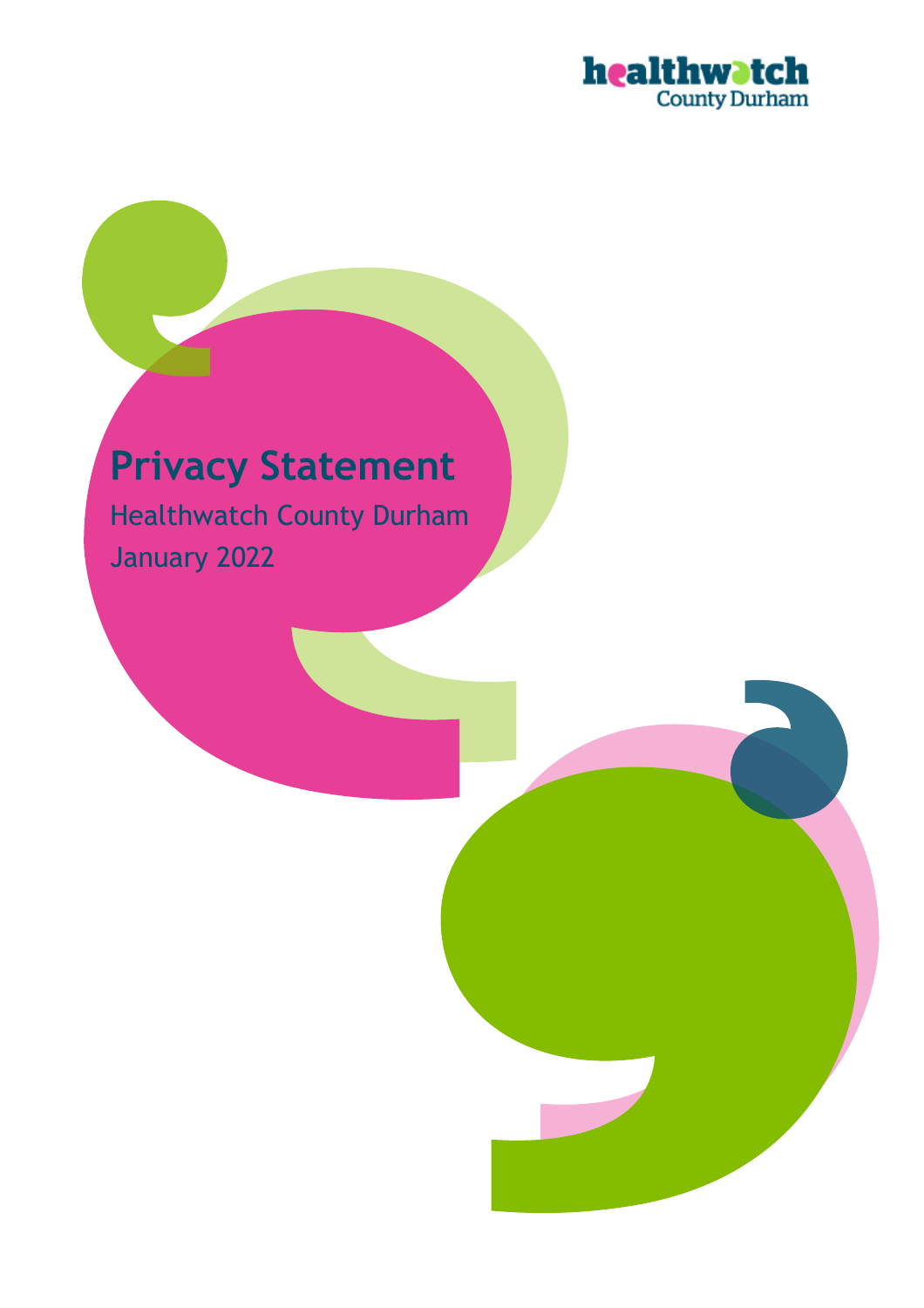# **Healthwatch Privacy Statement**

# **Privacy statement**

This Privacy Statement sets out the data processing practices carried out by Healthwatch County Durham. We retain and use personal data (information that relates to and identifies living people) to help us carry out our role as the local independent champion for people who use health and social care services.

Click here to: [Find out more about what we do](https://www.healthwatchcountydurham.co.uk/what-we-do)

We will always make sure that your information is protected and treated securely. Any information that you give will be held in accordance with Data Protection Regulation (GDPR) and the Data Protection Act 2018.

Pioneering Care Partnership is data controller for all personal data processed by Healthwatch County Durham. Any issues relating to the processing of personal data by or on behalf of Healthwatch County Durham may be addressed to People and Impact Manager

Pioneering Care Partnership, Carers Way,Newton Aycliffe, DL5 4SF.

# **Information we collect**

We collect personal information from visitors to this website through the use of online forms and every time you email us your details. We also collect feedback and views from people about the health and social care services that they access. In addition, we receive information about our own staff and people who apply to work for us.

We also collect information about:

- People who use our website visit our cookies policy for more information Find out [about our use of cookies](https://www.healthwatchcountydurham.co.uk/cookies)
- People who share their experiences with us by other means, including experiences shared with us by email, phone, in person or by other means
- Information about our own staff and people applying to work for us

#### **How we use your data**

We use the information you share with us in line with our main statutory functions. These are inclusive of, but not limited to:

• Obtain the views of people about their needs and experience of local health and social care services. Local Healthwatch make these views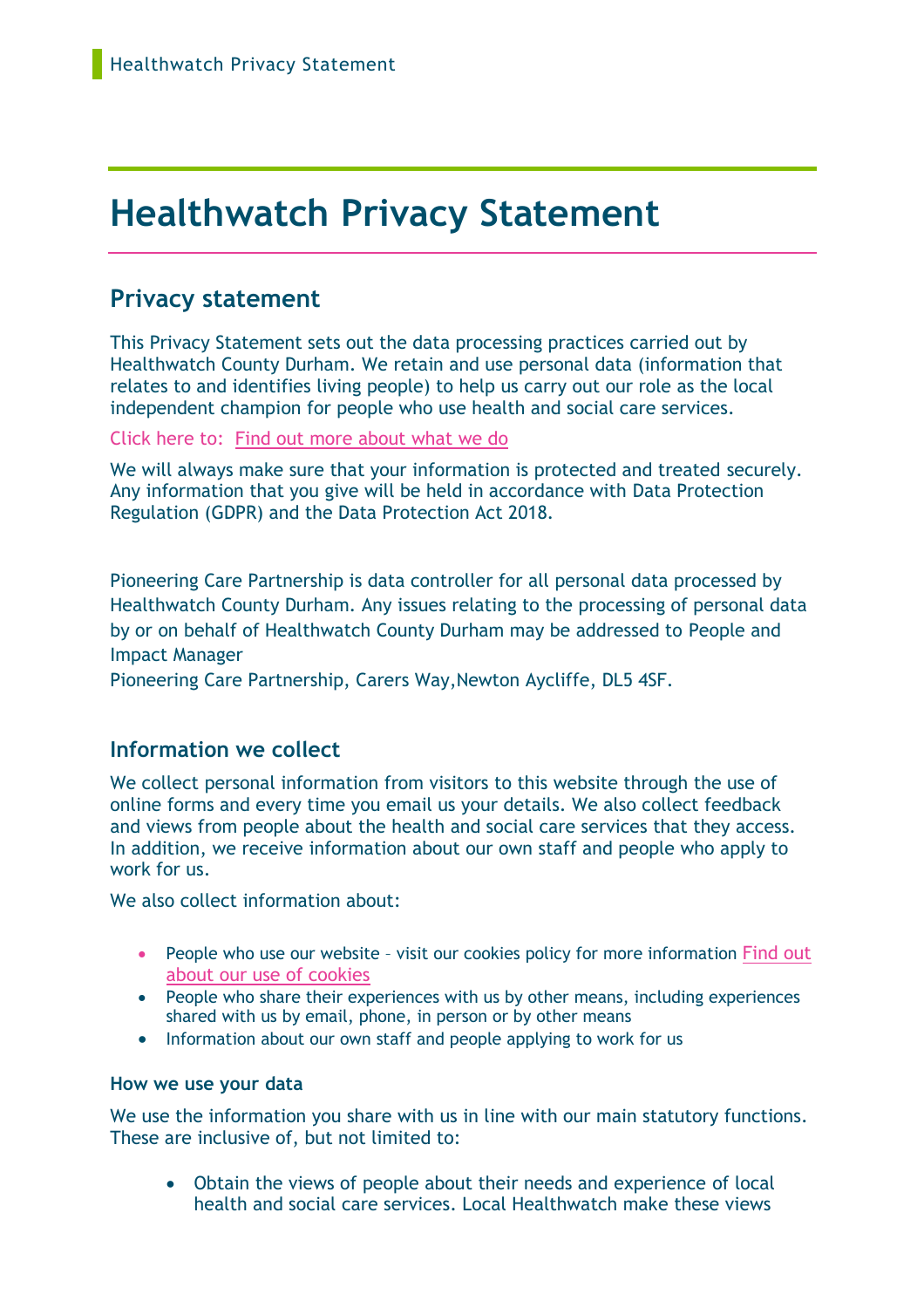known to those involved in the commissioning and scrutiny of care services.

- Make reports and make recommendations about how those services could or should be improved.
- Promote and support the involvement of people in the monitoring, commissioning and provision of local health and social care services.
- Provide information and advice to the public about accessing health and social care services and the options available to them.
- Make the views and experiences of people known to Healthwatch England, helping us to carry out our role as national champion.
- Make recommendations to Healthwatch England to advise the CQC to carry out special reviews or investigations into areas of concern.

# **Security**

We are strongly committed to data security and we take reasonable and appropriate steps to protect your personal information from unauthorised access, loss, misuse, alteration or corruption.

We have put in place physical, electronic, and managerial procedures to safeguard and secure the information you provide to us.

Only authorised employees and contractors under strict controls will have access to your personal information.

# **Sharing your data with Healthwatch England**

We are required to share information with Healthwatch England to ensure that your views are considered at a national level. This enables them to analyse service provision across the country and supply the Department of Health and national commissioners with the information you provide.

Find out more about Healthwa[tch England's purpose and what they do.](https://www.healthwatch.co.uk/about-us)

Unless specified below, the information we provide to Healthwatch England contains no personally identifiable data. Any information that is used for national publications is anonymised.

# **How we share information with other organisations**

We only share personal information with other organisations where it is lawful to so and in accordance with our Information Governance Policy. Information is shared in order to fulfil our remit which is to pass on your experiences of care to help improve them on your behalf.

We work with Healthwatch England, the Care Quality Commission (COC), local commissioners, NHS Improvement and our local authority to make this happen. We can also engage external suppliers to process personal information on our behalf.

We will only disclose your personal information where we have your consent to do so, or where there is another very good reason to make the disclosure – for example, we may disclose information to CQC or a local authority where we think it is necessary to do so in order to protect a vulnerable person from abuse or harm.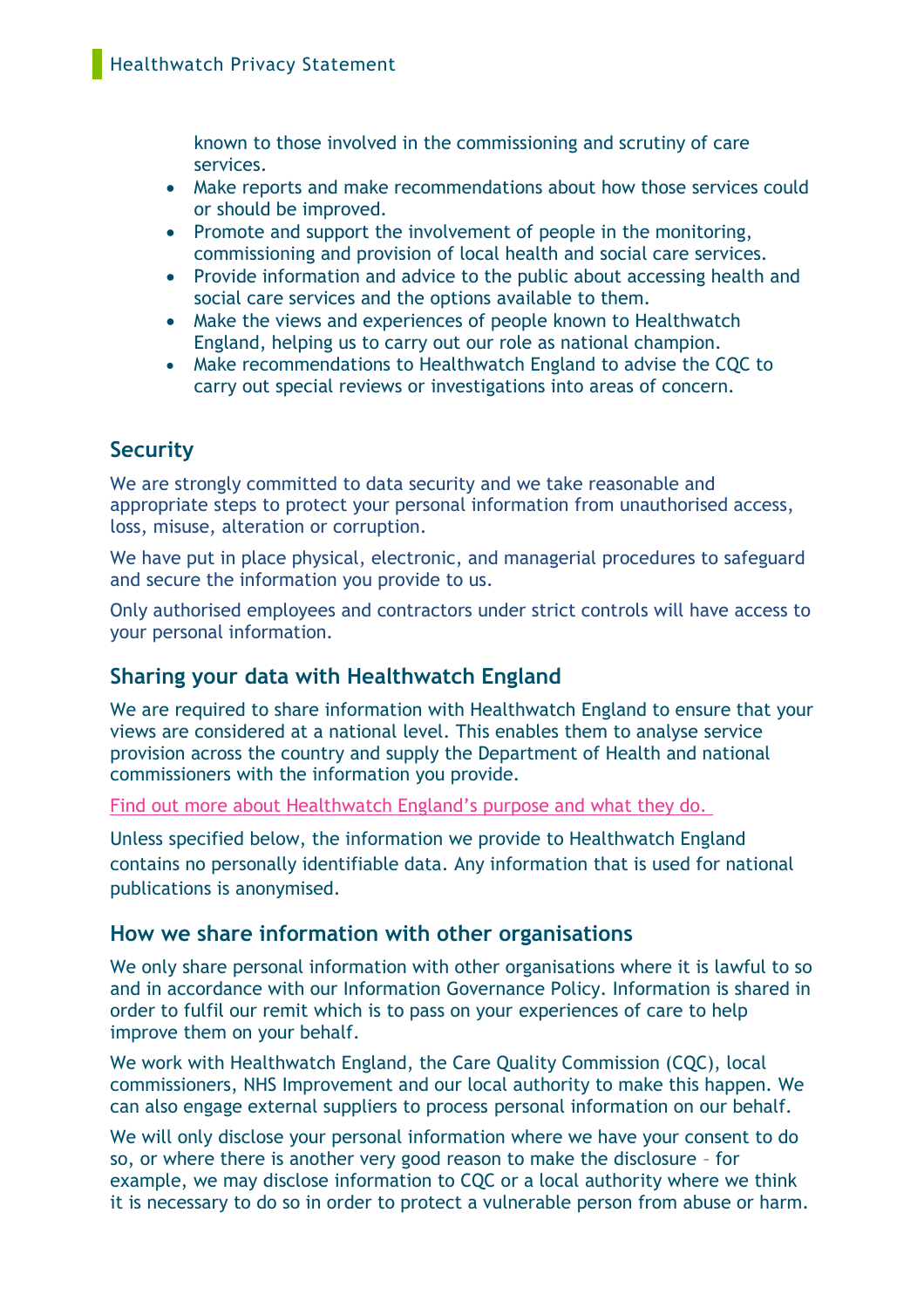Any such disclosure will be made in accordance with the requirements of the current data protection legislation.

Wherever possible, we will ensure that any information that we share or disclose is anonymised, so as to ensure that you cannot be identified from it.

We sometimes use other organisations to process personal data on our behalf. Where we do this, those companies are required to follow the same rules and information security requirements as us, outlined in a Data Processing Contract. They are not permitted to use reuse the data for other purposes.

### **Retention and disposal of personal data**

We have a retention and disposal schedule which explains how long we keep different types of records and documents for, including records and documents containing personal data. Personal data is deleted or securely destroyed at the end of its retention period. If you would like more information about this then please contact us at<healthwatchcountydurham@pcp.uk.net>

# **Your rights**

Your right to access information about you

If you think we may hold personal data relating to you and want to see it please write to [data@pcp.uk.net](mailto:data@pcp.uk.net)

Correcting or deleting your personal data If you know that we are holding your personal data and believe that it may be wrong, or if you want it to be deleted or for us to stop using it, you have a right to request that it can be deleted or amended.

Please make your objection in writing to [data@pcp.uk.net](mailto:data@pcp.uk.net)

Or send it by post to: People and Impact Manager Pioneering Care Partnership Carers Way Newton Aycliffe DL5 4SF

#### Complaints about how we look after or use your information

If you feel that we have not met our responsibilities under data protection legislation, you have a right to request an independent assessment from the Information Commissioner's Office (ICO). You can find details [on their website.](http://www.ico.org.uk/)

#### **Our contact details and key roles**

Healthwatch County Durham is hosted by the Pioneering Care Partnership, and they are the data controller for all of the personal data that you provide us with. Any issues relating to the processing of personal data by or on behalf of Healthwatch County Durham may be addressed to: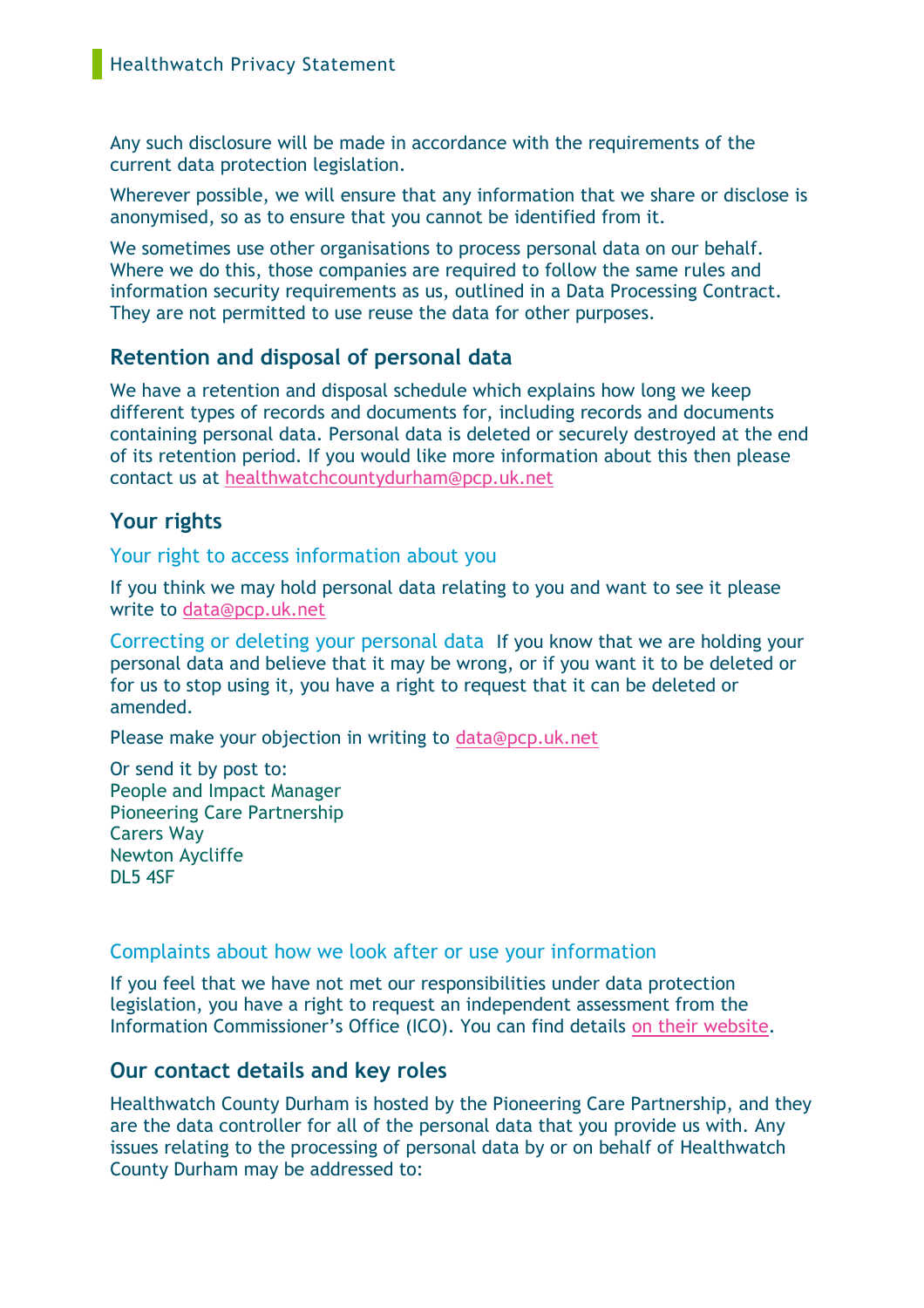People and Impact Manager Pioneering Care Partnership Carers Way Newton Aycliffe DL5 4SF

# **Information about people who use our website**

Please note that this statement does not cover links within this website to other websites.

When you browse this website, we will only collect personal information provided by you, such as:

- feedback from surveys and online forms
- email addresses
- preferred means of communication.

We will tell you why we need your personal information and how we'll use it.

#### a. Information that you give us

We might ask for your name and contact details, depending on what you're doing.

The personal data that we process includes information about racial or ethnic origin, religion, disability, gender and sexuality. We use this information to check we are promoting and ensuring diversity in our workforce and to make sure we are complying with equalities legislation. As we are subject to the Public Sector Equality Duty which requires public bodies to have due regard to the need to eliminate discrimination, advance equality of opportunity and foster good relations between different people when carrying out their activities, we need to collect data on equality issues.

When you give us any personal information we'll let you know how long we'll hold it for. We only hold your information for as long as we have a valid reason to keep it.

#### b. Device information

Devices are lots of things like:

- your computer
- your mobile
- your TV
- your tablet
- your voice-enabled device

We automatically collect some technical information from these devices and web browsers. This might include:

- IP (internet protocol) address
- device ID
- app ID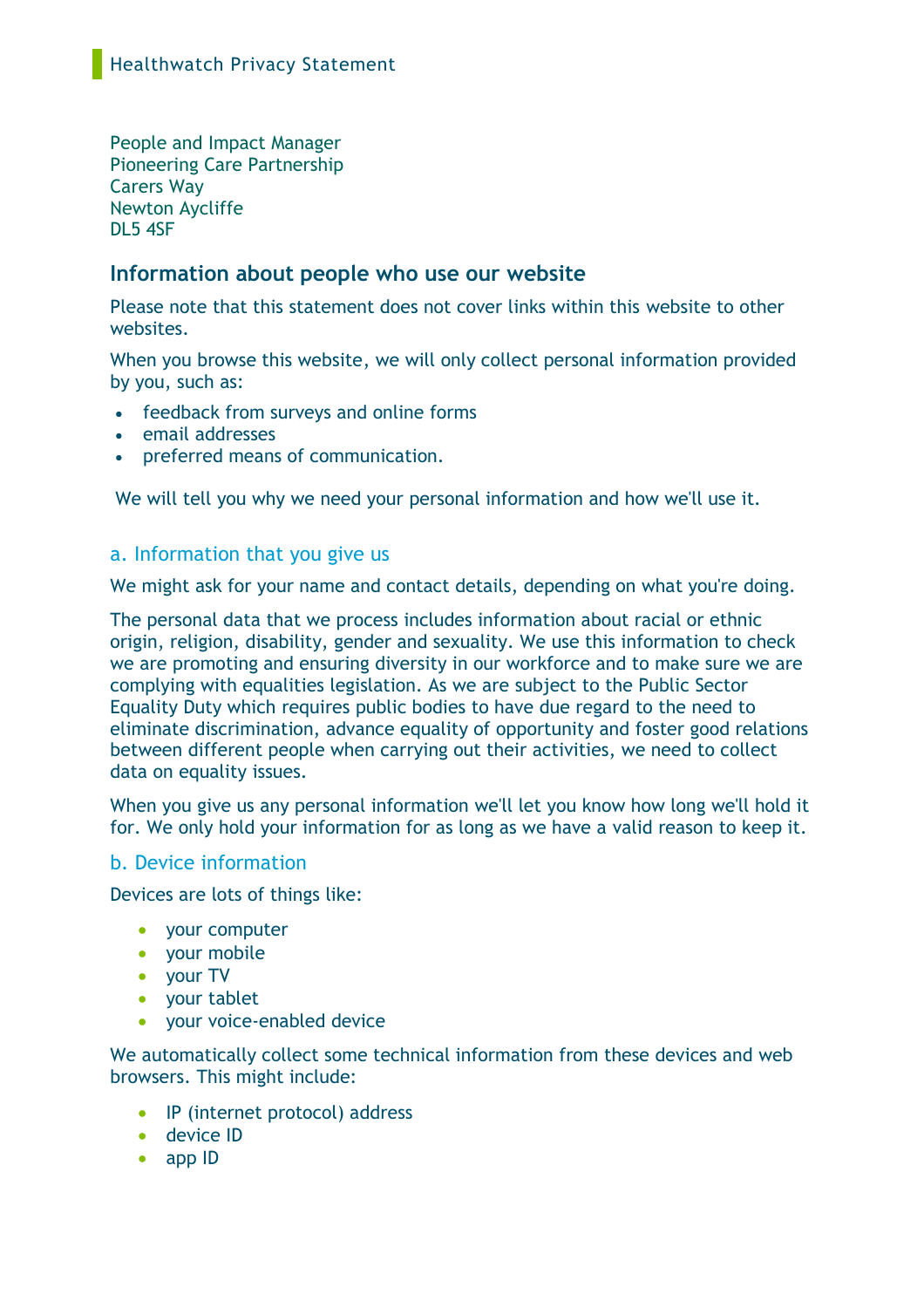# **Cookies**

Cookies are small text files which are transferred to your computer or mobile when you visit a website or app. We use them to help us understand how people are using our services, so we can make them better.

Please be aware that some systems on our website require the use of cookies, but we will always state if this is the case. We will never collect and store information about you without your permission.

#### [Find out about our use of cookies](https://www.healthwatchcountydurham.co.uk/cookies)

To find out more about cookies, including how to see what cookies have been set and how to manage and delete them, visit [www.aboutcookies.org](http://www.aboutcookies.org/) or [www.allaboutcookies.org.](http://www.allaboutcookies.org/)

# **How we will use your personal information**

Personal information about you can be used for the following purposes:

- in our day-to-day work;
- to send you our newsletter where you have requested it;
- to respond to any queries you may have;
- to improve the quality and safety of care.

This may include any personal information that you choose to share with us, but we will treat this as confidential and protect it accordingly.

We will never include your personal information in survey reports.

# **Signing up to our e-newsletter**

Healthwatch County Durham uses a third party provider, MailChimp, to deliver our e-newsletters. Healthwatch County Durham gathers statistics around email opening and clicks using industry standard technologies to help us monitor and improve our e-newsletter. To enable us to send our newsletter your name and email address is logged with MailChimp. For more information, please see [MailChimp's privacy](https://mailchimp.com/legal/privacy/?_ga=2.24018814.553025910.1511778064-1791575818.1511778064&_gac=1.249833138.1511778064.EAIaIQobChMIk8-YrcXe1wIVhpPtCh1qpArJEAAYASAAEgKHJvD_BwE)  [notice.](https://mailchimp.com/legal/privacy/?_ga=2.24018814.553025910.1511778064-1791575818.1511778064&_gac=1.249833138.1511778064.EAIaIQobChMIk8-YrcXe1wIVhpPtCh1qpArJEAAYASAAEgKHJvD_BwE) You can unsubscribe at any time, using the unsubscribe link on the bottom of the e-newsletter.

# **Information about people who share their experiences with us by other means**

There are a number of ways that we collect feedback from people about their experiences of using health and social care services day to day. Our staff will visit different health and social care settings as part of their role to evaluate how services are being delivered. We also receive phone calls and requests for information directly from members of the public as part of our signposting service.

Where personally identifiable information is collected we will ensure that we have your consent to keep it and we will be clear on how we intend to use your information. We will aim to anonymise information where we can but there may be instances where this is not possible in order to make change happen on your behalf. There may be exceptional circumstances where we can and will keep the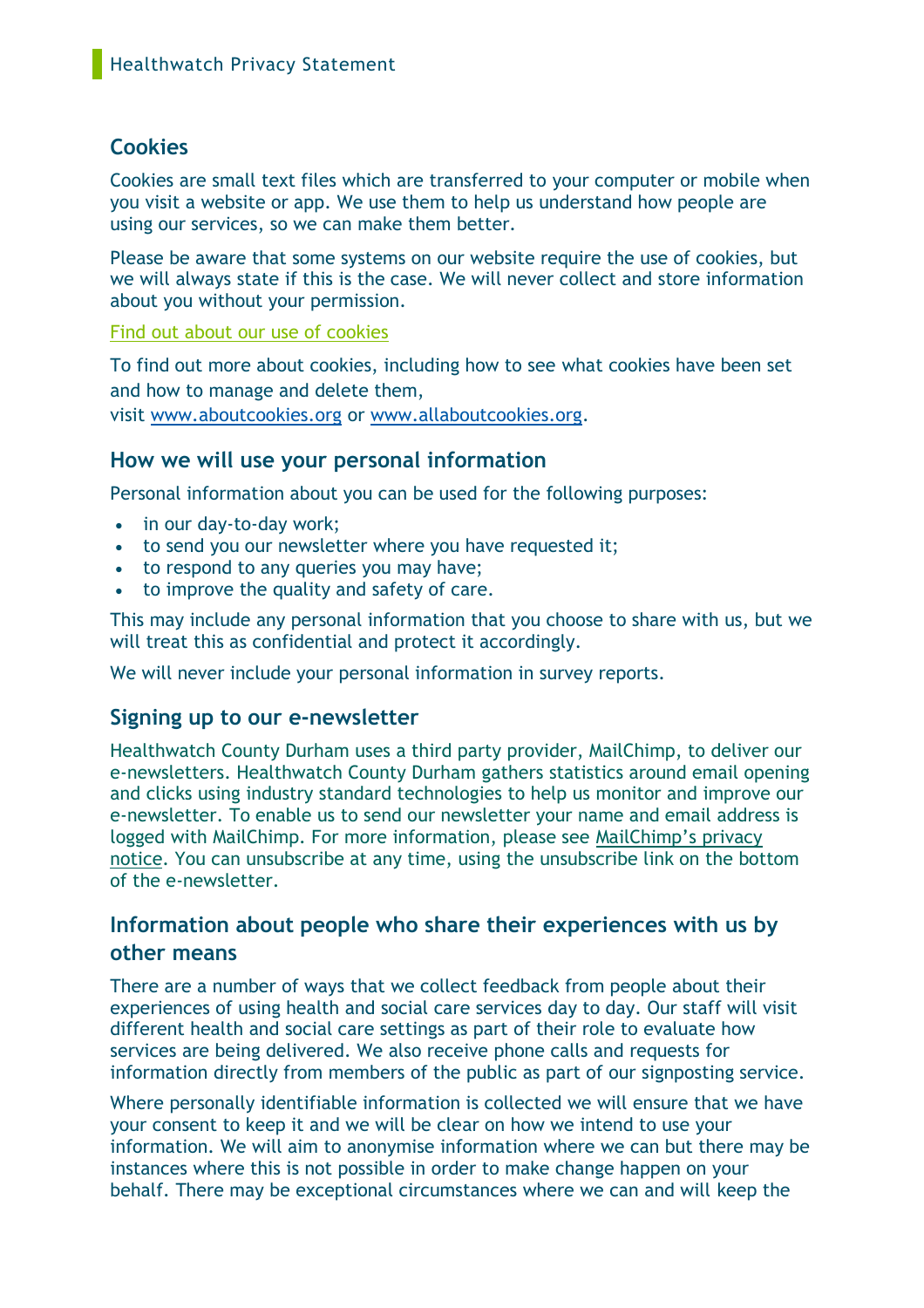data without consent but we must have a lawful basis for doing so, such as for safeguarding purposes.

We ensure that where consent is required it will be freely given, used only for agreed specific and unambiguous purposes and that you are well informed about how the information will be kept. This includes where it will be stored, details on security and for how long it will be kept. We will comply with current data protection legislation at all times.

Personal information may be collected with your consent through:

- Our signposting and advice service
- When we receive feedback by phone, outreach work or through surveys
- Enter and View activity

# **Personal data received from other sources**

On occasion we will receive information from the families, friends and carers of people who access health and social care services. We use this data to inform providers and commissioners to help them deliver services that work for you.

Where it is practically possible, we will make sure that we have your consent to use information that is about you. We will only process your personal data where there is a lawful basis to do so under current data protection legislation.

# **Publishing information**

In most circumstances we anonymise our data to ensure that a person cannot be identified, unless this has been otherwise agreed and consent has been given.

# **Our data systems**

Healthwatch England provides a secure digital system for local Healthwatch to manage their data. Other organisations process the data contained within it on behalf of local Healthwatch and a Data Processing Agreement is in place to ensure that this is held securely and according to current data protection legislation.

Healthwatch England is a committee of the Care Quality Commission (CQC) but acts independently. These organisations must comply with all legal requirements and do not reuse any data for any other reason or make it available to others.

# **Information about our own staff and people applying to work with us**

We need to process personal data about our own staff (and people applying to work for us) so that we can carry out our role and meet our legal and contractual responsibilities as an employer.

The personal data that we process includes information about racial or ethnic origin, religion, disability, gender and sexuality. We use this information to check we are promoting and ensuring diversity in our workforce and to make sure we are complying with equalities legislation.

Our employees decide whether or not to share this monitoring data with us, and can choose to withdraw their consent for this at any time. Employees who wish to withdraw their consent for us to process this data can let us know.